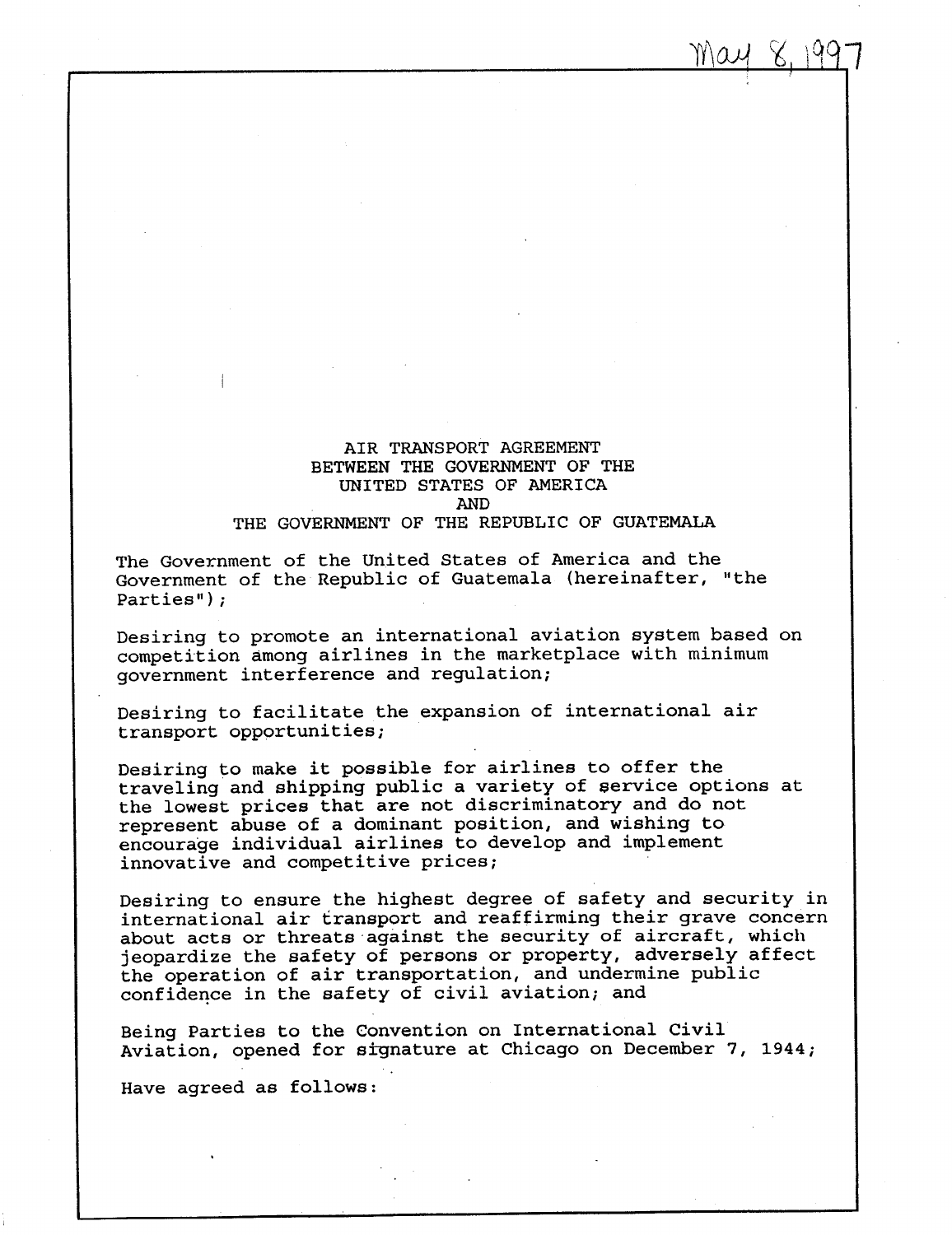# Article 1

# Definitions

For the purposes of this Agreement, unless otherwise stated, the term :

<sup>1</sup> . "Aeronautical authorities" means, in the case of the United States, the Department of Transportation, or its successor, and in the case of Guatemala, the Ministry of Communications, Transportation, and Public Works, and any person or agency authorized to perform the functions exercised by the said officials of the Republic of Guatemala ;

2 . "Agreement" means this Agreement, its Annexes, and any amendments thereto ;

<sup>3</sup> . "Air transportation" means the public carriage by aircraft of passengers, baggage, cargo, and mail, separately or in combination, for remuneration or hire;

<sup>4</sup> . "Convention" means the Convention on International Civil Aviation, opened for signature at Chicago on December 7, 1944, and includes :

(1) any amendment that has entered into force under Article 94(a) of the Convention and has been ratified by both Parties, and

(2) any Annex or any amendment thereto adopted under Article 90 of the Convention, insofar as such Annex or amendment is at any given time effective for both Parties;

5 . "Designated airline" means an'airlire designated and authorized in accordance with Article 3 of this Agreement ;

<sup>6</sup> . "Full cost" means the cost of providing service plus a reasonable charge for administrative overhead;

<sup>7</sup> . "International air transportation" means air transportation that passes through the airspace over the territory of more than one State;

8. "Price" means any fare, rate or charge for the carriage of passengers (and their baggage) and/or cargo (excluding mail) in air transportation charged by airlines, including their agents, and the conditions governing the availability of such fare, rate or charge;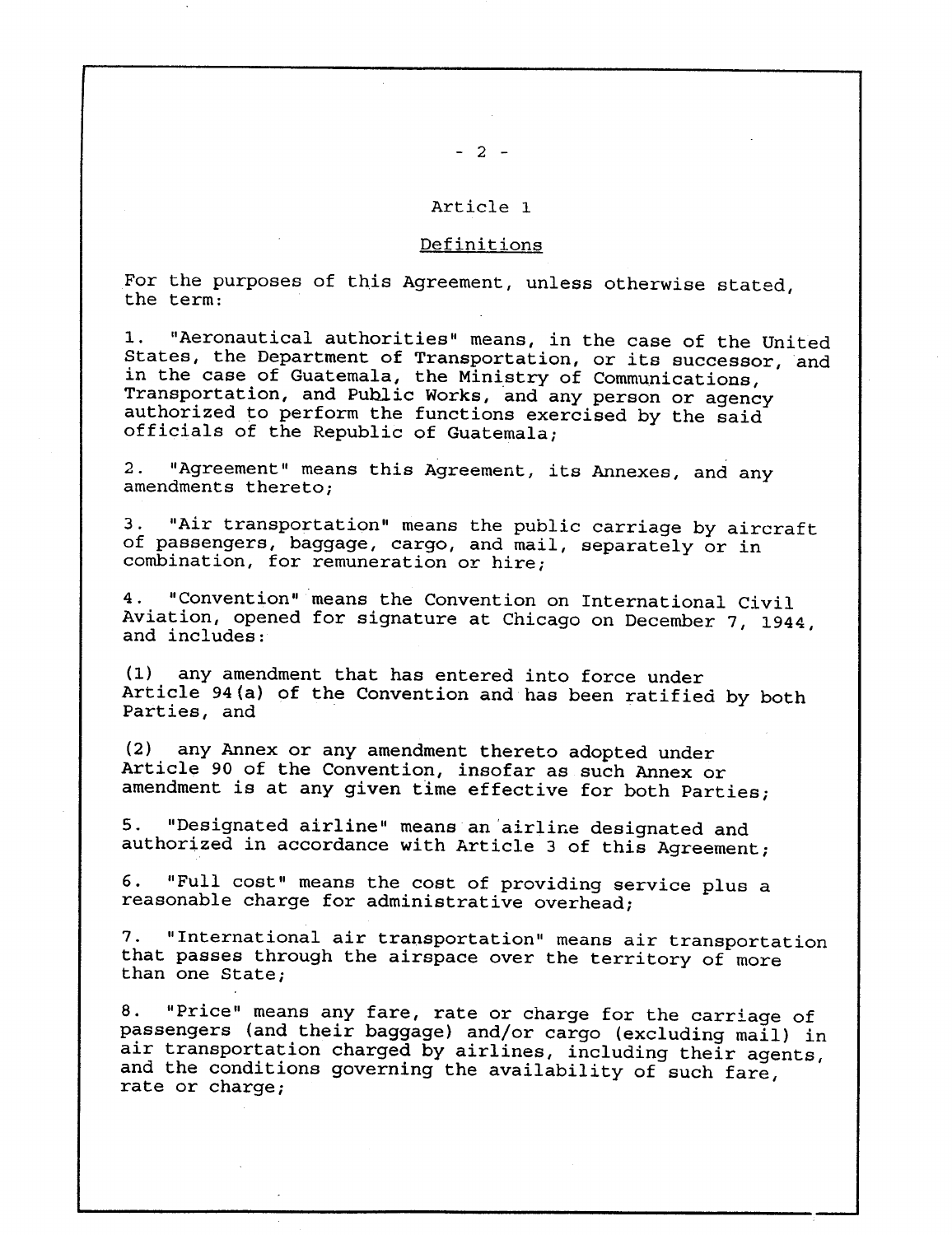9. "Stop for non-traffic purposes" means a landing for any purpose other than taking on or discharging passengers, baggage, cargo and/or mail in air transportation;

10 . "Territory" means the land areas under the sovereignty, jurisdiction, protection, or trusteeship of a Party, and the territorial waters adjacent thereto; and

11 . "User charge" means a charge imposed on airlines for the provision of airport, air navigation, or aviation security facilities or services including related services and facilities .

## Article 2

## Grant of Rights

1. Each Party grants to the other Party the following rights for the conduct of international air transportation by the airlines of the other Party:

a. the right to fly across its territory without landing;

b. the right to make stops in its territory for non-traffic purposes; and

c. the rights otherwise specified in this Agreement.

2 . Nothing in this Article shall be deemed to confer on the airline or airlines of one Party the rights to take on board, in the territory of the other Party, passengers, their baggage, cargo, or mail carried for compensation and destined for another point in the territory of that other Party.

## Article 3

## Designation and Authorization

1. Each Party shall have the right to designate as many airlines as it wishes to conduct international air transportation in accordance with this Agreement and to withdraw or alter such designations . Such designations shall be transmitted to the other Party in writing through diplomatic channels, and shall identify whether the airline is authorized to conduct the type of air transportation specified in Annex I or in Annex II or both .

<sup>2</sup> . On receipt of such a designation, and of applications from the designated airline, in the form and manner prescribed for

 $- 3 -$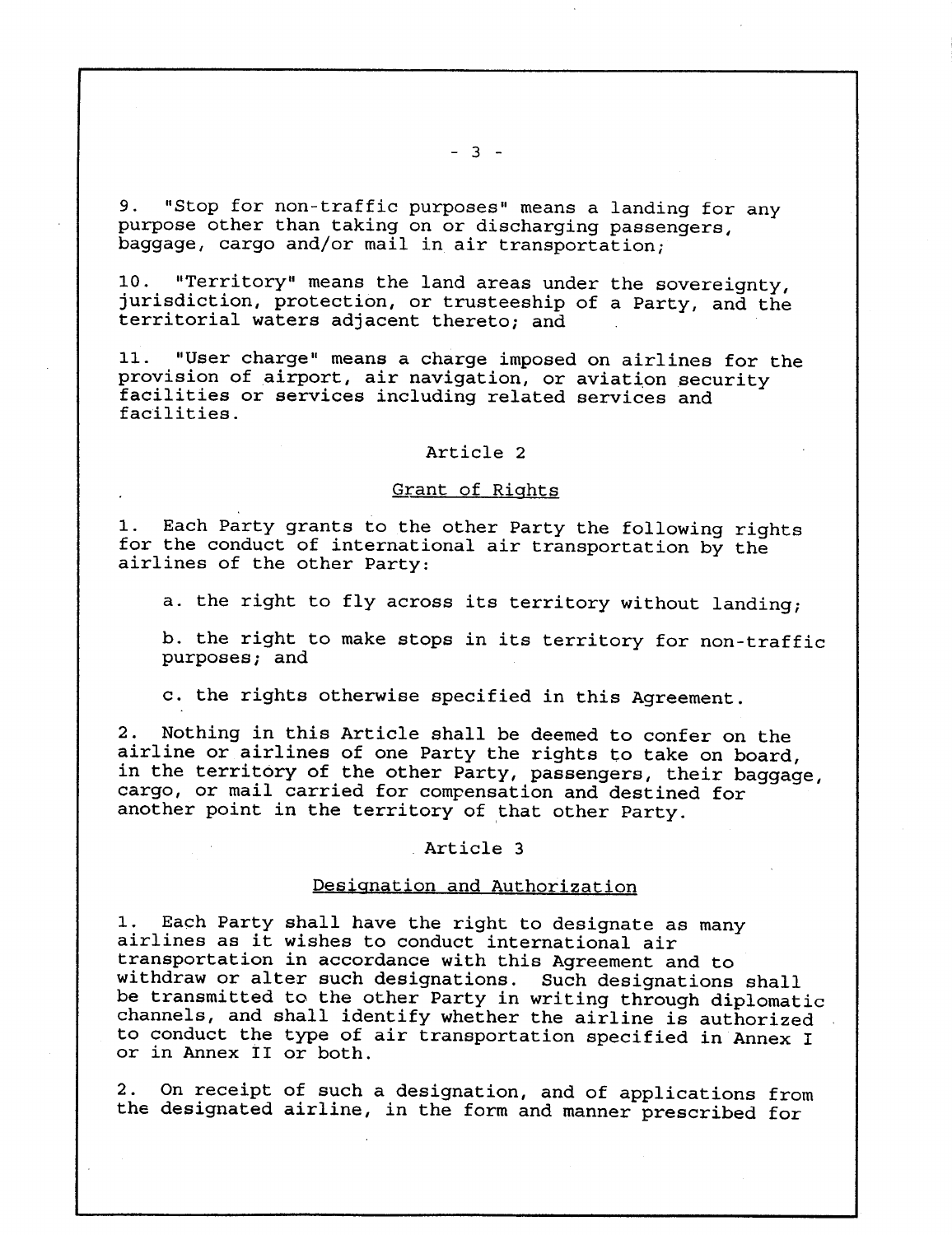$-4-$ 

operating authorizations and technical permissions, the other Party shall grant appropriate authorizations and permissions with minimum procedural delay, provided:

a. substantial ownership and effective control of that airline are vested in the Party designating the airline, nationals of that Party, or both;

b. the designated airline is qualified to meet the conditions prescribed under the laws and regulations, normally applied to the operation of international air transportation by the Party considering the application or applications; and

c. the Party designating the airline is maintaining and administering the standards set forth in Article 6 (Safety) and Article 7 (Aviation Security) .

## Article 4

# Revocation of Authorization

1. Either Party may revoke, suspend or limit the operating authorizations or technical permissions of an airline designated by the other Party where:

a. substantial ownership and effective control of that airline are not vested in the other Party, the Party's nationals, or both;

b. that airline has failed to comply with the laws and regulations referred to in Article 5 (Application of Laws) of this Agreement; or

c. the other Party is not maintaining and administering the standards as set forth in Article 6 (Safety) .

2. Unless immediate action is essential to prevent further noncompliance with subparagraphs lb or lc of this Article, the rights established by this Article shall be exercised only after consultation with the other Party.

<sup>3</sup> . This Article does not limit the rights of either Party to withhold, revoke, limit or impose conditions on the operating authorization or technical permission of an airline or airlines of the other Party in accordance with the provisions of Article 7 (Aviation Security) .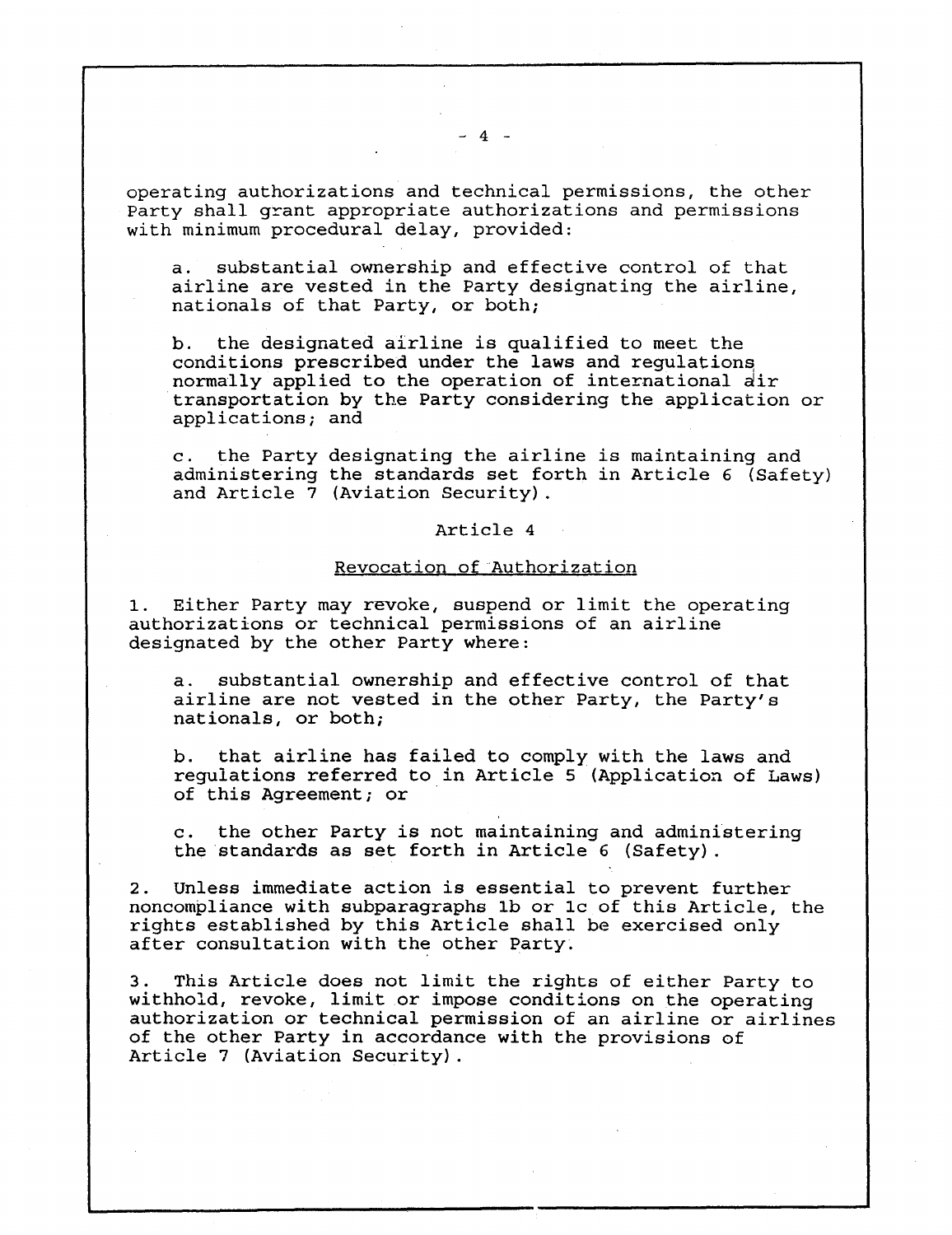## Article 5

## Application of Laws

While entering, within, or leaving the territory of one Party, its laws and regulations relating to the operation and navigation of aircraft shall be complied with by the other Party's airlines .

2. While entering, within, or leaving the territory of one Party, its laws and regulations relating to the admission to or departure from its territory of passengers, crew or cargo on aircraft (including regulations relating to entry, clearance, aviation security, immigration, passports, customs and quarantine or, in the case of mail, postal regulations) shall be complied with by, or on behalf of, such passengers, crew or cargo of the other Party's airlines .

## Article 6

## Safety

1. Each Party shall recognize as valid, for the purpose of operating the air transportation provided for in this Agreement, certificates of airworthiness, certificates of competency, and licenses issued or validated by the other Party and still in force, provided that the requirements for such certificates or licenses at least equal the minimum standards that may be established pursuant to the Convention. may, however, refuse to recognize as valid for the purpose of flight above its own territory, certificates of competency and licenses granted to or validated for its own nationals by the other Party .

2. Either Party may request consultations concerning the safety standards maintained by the other Party relating to aeronautical facilities, aircrews, aircraft, and operation of the designated airlines. If, following such consultations, one Party finds that the other Party does not effectively maintain and administer safety standards and requirements in these areas that at least equal the minimum standards that may be established pursuant to the Convention,' the other Party shall be notified of such findings and the steps considered necessary to conform with these minimum standards, and the other Party shall take appropriate corrective action. Each Party reserves the right to withhold, revoke, or limit the operating authorization or technical permission of an airline or airlines designated by the other Party in the event the other Party does not take such appropriate corrective action within a reasonable time .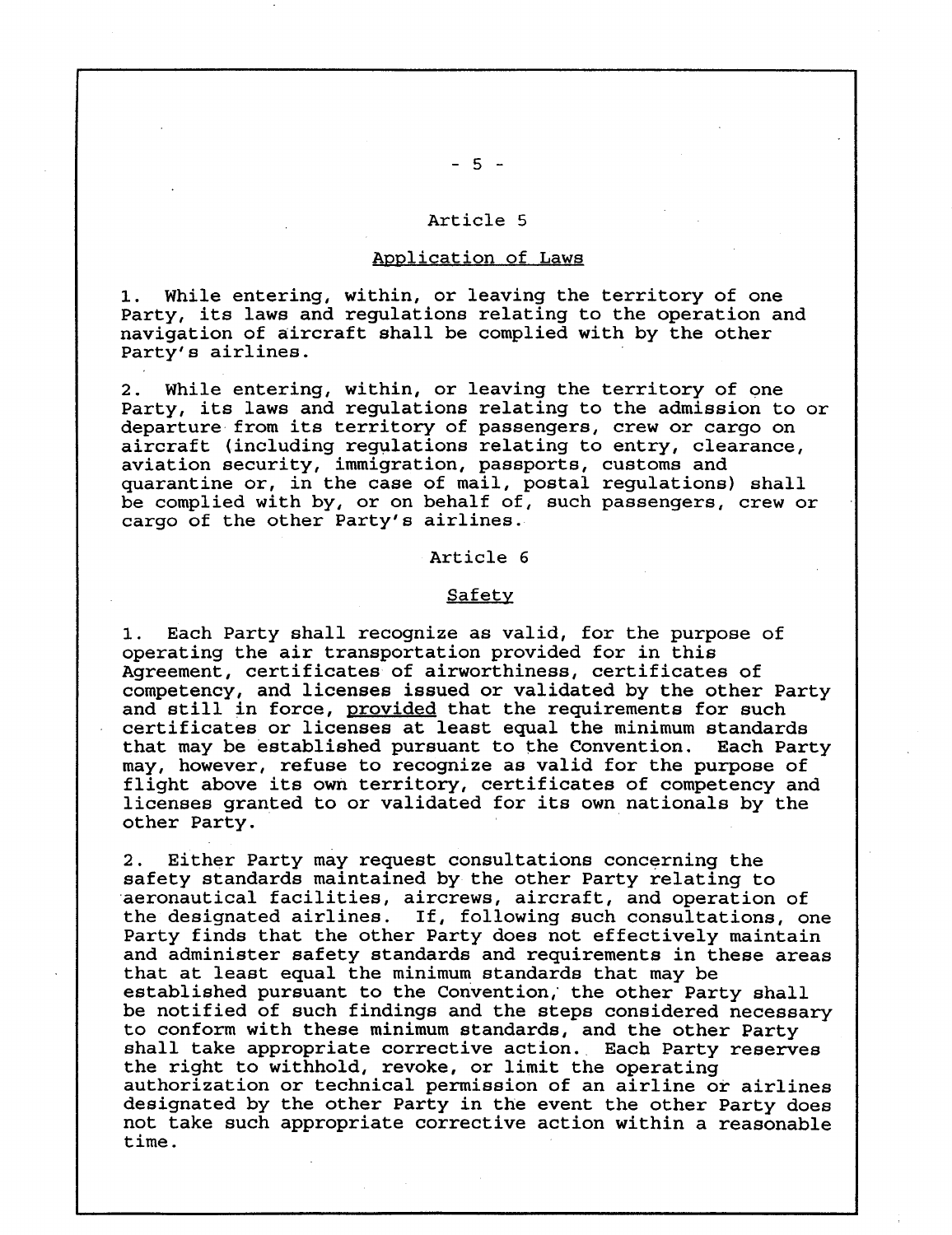## Article 7

## Aviation Security

<sup>1</sup> . In accordance with their rights and obligations under international law, the Parties reaffirm that their obligation to each other to protect the security of civil aviation against acts of unlawful interference forms an integral part of this Agreement. Without limiting the generality of their rights and obligations under international law, the Parties shall in particular act in conformity with the provisions of the Convention on Offenses and Certain Other Acts Committed on Board Aircraft, signed at Tokyo on September 14, 1963, the Convention for the Suppression of Unlawful Seizure of Aircraft, signed at The Hague on December 16, 1970, and the Convention for the Suppression of Unlawful Acts against the Safety of Civil Aviation, signed at Montreal on September 23, 1971, and the Protocol for the Suppression of Unlawful Acts of Violence at Airports Serving International Civil Aviation, done at Montreal on February 24, 1988 .

2. The Parties shall provide upon request all necessary assistance to each other to prevent acts of unlawful seizure of civil aircraft and other unlawful acts against the safety of such aircraft, of their passengers and crew, and of airports and air navigation facilities, and to address any other threat to the security of civil air navigation.

<sup>3</sup> . The Parties shall, in their mutual relations, act in conformity with the aviation security provisions established by the International Civil Aviation Organization and designated as Annexes to the Convention; they shall require that operators of aircraft of their registry, operators of aircraft who have their principal place of business or permanent residence in their territory, and the operators of airports in their territory act in conformity with such aviation security provisions .

4 . Each Party agrees to observe the security provisions required by the other Party for entry into, for departure from, and while within the territory of that other Party and to take adequate measures to protect aircraft and to inspect passengers, crew, and their baggage and carry-on items, as well as cargo and aircraft stores, prior to and during boarding or<br>loading. Each Party shall also give positive consideration to Each Party shall also give positive consideration to any request from the other Party for special security measures to meet a particular threat .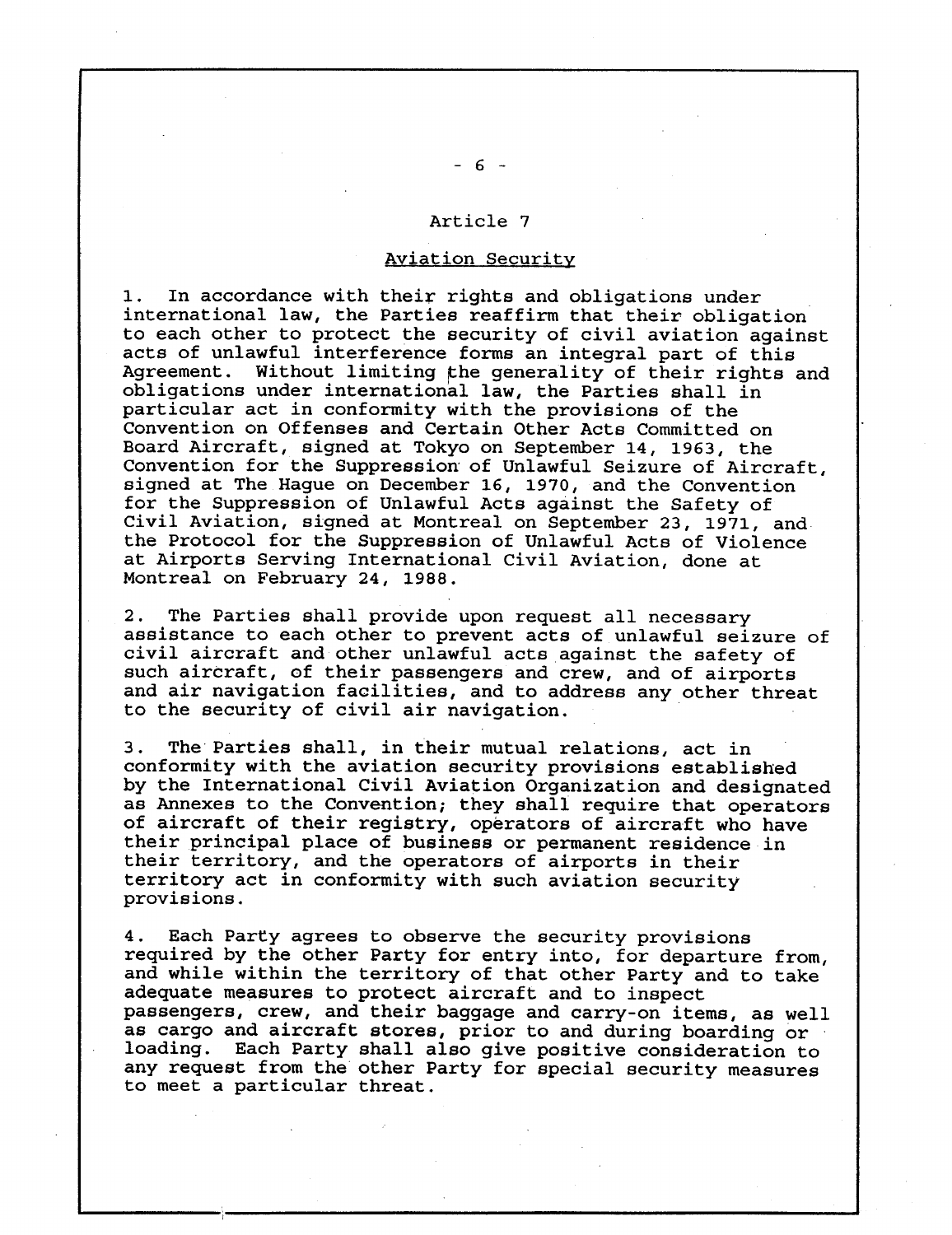<sup>5</sup> . When an incident or threat of an incident of unlawful seizure of aircraft or other unlawful acts against the safety of passengers, crew, aircraft, airports or air navigation facilities occurs, the Parties shall assist each other by facilitating communications and other appropriate measures intended to terminate rapidly and safely such incident or threat .

6. When a Party has reasonable grounds to believe that the other Party has departed from the aviation security provisions of this Article, the aeronautical authorities of that Party may request immediate consultations with the aeronautical authorities of the other Party. Failure to reach a satisfactory agreement within 15 days from the date of such request shall constitute grounds to withhold, revoke, limit, or impose conditions on the operating authorization and technical<br>permissions of an airline or airlines of that Party. When permissions of an airline or airlines of that Party. required by an emergency, a Party may take interim action prior to the expiry of 15 days .

#### Article 8

## Commercial Opportunities

1. The airlines of each Party shall have the right to establish offices in the territory of the other Party for the promotion and sale of air transportation.

2. The designated airlines of each Party shall be entitled, in accordance with the laws and regulations of the other Party relating to entry, residence, and employment, to bring in and maintain in the territory of the other Party managerial, sales, technical, operational, and other specialist staff required for the provision of air transportation.

<sup>3</sup> . Each designated airline shall have the right to perform its own ground-handling in the territory of the other Party ("self-handling") or, at its option, select among competing agents for such services in whole or in part. The rights shall be subject only to physical constraints resulting from considerations of airport safety. Where such considerations preclude self-handling, ground services shall be available on an equal basis to all airlines; charges shall be based on the costs of services provided; and such services shall be comparable to the kind and quality of services as if self-handling, were possible .

7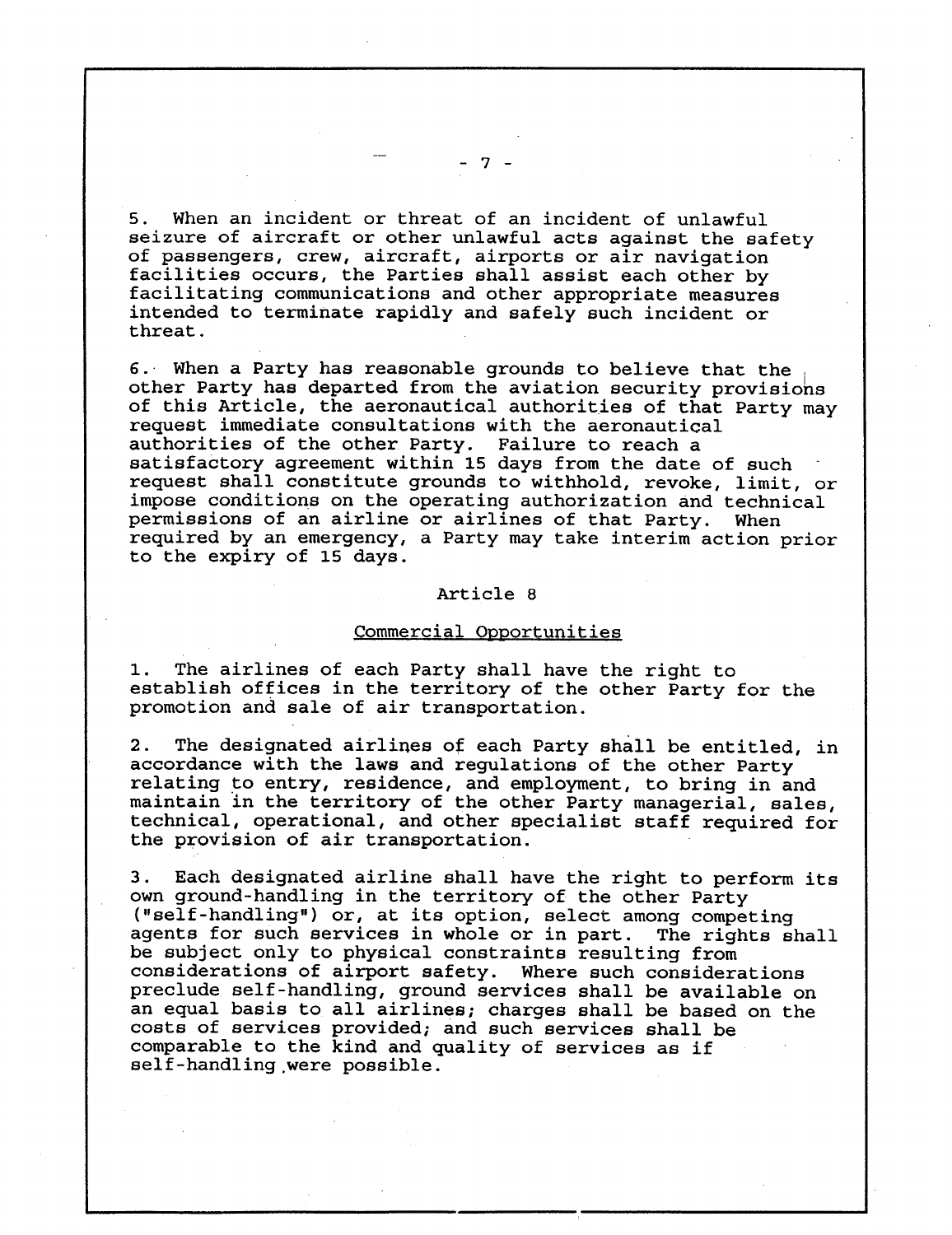4 . Any airline of each Party may engage in the sale of air transportation in the territory of the other Party directly and, at the airline's discretion, through its agents, except as may be specifically provided by the charter regulations of the country in which the charter originates that relate to the protection of passenger funds, and passenger cancellation and refund rights. Each airline shall have the right to sell such transportation, and any person shall be free to purchase such transportation, in the currency of that territory or in freely Oonvertible currencies .

<sup>5</sup> . Each airline shall have the right to convert and remit to its country, on demand, local revenues in excess of sums locally disbursed. Conversion and remittance shall be permitted promptly without restrictions or taxation in respect thereof at the rate of-exchange applicable to current transactions and remittance on the date the carrier makes the initial application for remittance .

<sup>6</sup> . The airlines of each Party shall be permitted to pay for local expenses, including purchases of fuel, in the territory of the other Party in local currency. At their discretion, the airlines of each Party may pay for such expenses in the territory of the other Party in freely convertible currencies according to local currency regulation.

<sup>7</sup> . In operating or holding out the authorized services on the agreed routes, any designated airline of one Party may enter into cooperative marketing arrangements such as blocked-space, code-sharing or leasing arrangements, with

a) an airline or airlines of either Party; and

b) an airline or airlines of a third country, provided that such third country authorizes or allows comparable arrangements between the airlines of the other Party and other airlines on services to, from and via such third country ;

provided that all airlines in such arrangements 1) hold the appropriate authority and 2) meet the requirements normally applied to such arrangements .

8. Notwithstanding any other provision of this Agreement, airlines and indirect providers of cargo transportation of both Parties shall be permitted, without restriction, to employ in connection with international air transportation any surface transportation for cargo to or from any points in the territories of the Parties or in third countries, including transport to and from all airports with customs facilities, and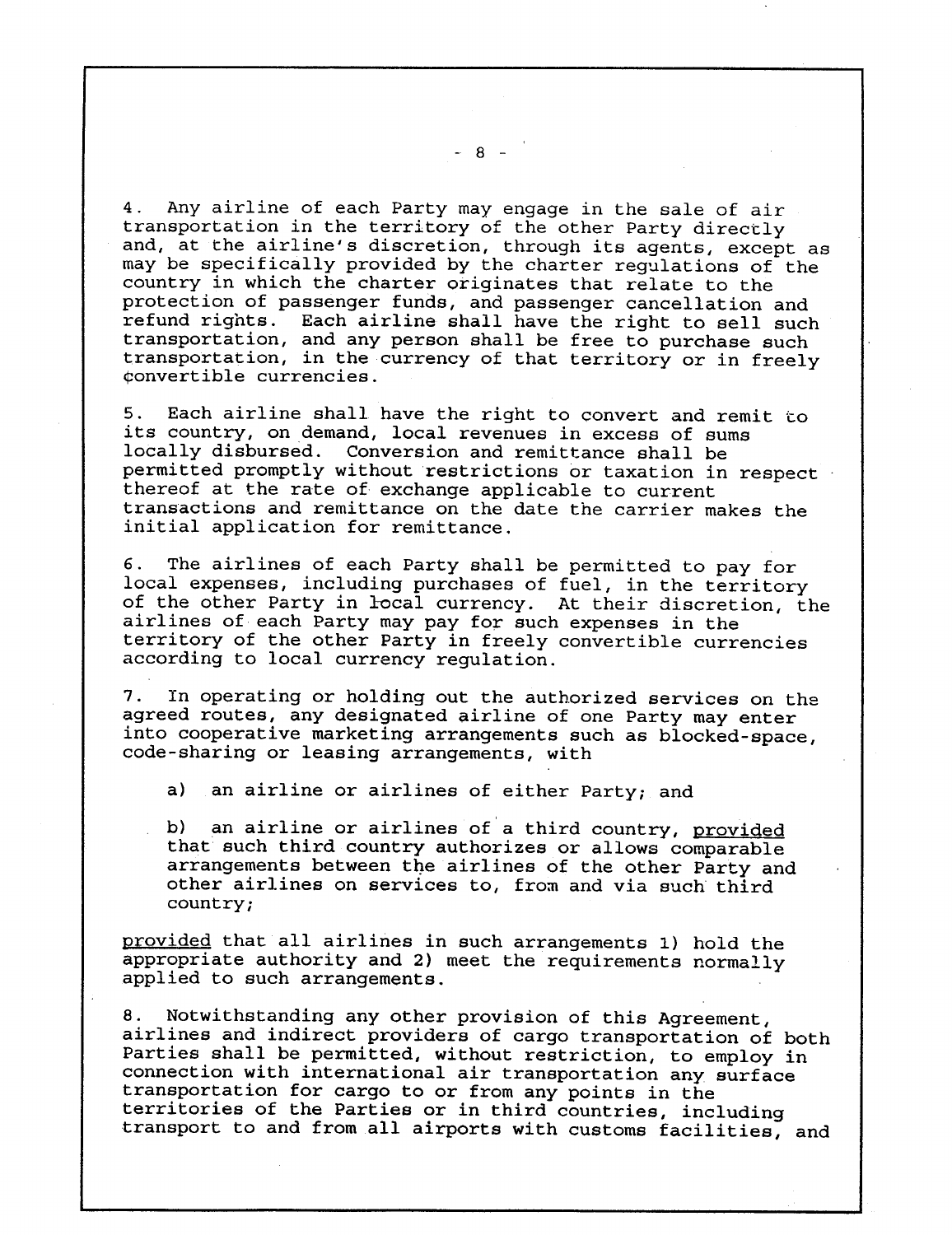including, where applicable, the right to transport cargo in bond under applicable laws and regulations. Such cargo, whether moving by surface or by air, shall have access to airport customs processing and facilities. Airlines may elect to perform their own surface transportation or to provide it through arrangements with other surface carriers, including surface transportation operated by other airlines and indirect providers of cargo air transportation. Such intermodal cargo services may be offered at a single, through price for the air and surface transportation combined, provided that shippers are not misled as to the facts concerning such transportation .

## Article 9

## Customs Duties and Charges

1. On arriving in the territory of one Party, aircraft operated in international air transportation by the designated airlines of the other Party, their regular equipment, ground equipment, fuel, lubricants, consumable technical supplies, spare parts (including engines), aircraft stores (including but not limited to such items of food, beverages and liquor, tobacco and other products destined for sale to or use by passengers in limited quantities during flight), and other items intended for or used solely in connection with the operation or servicing of aircraft engaged in international air transportation shall be exempt, on the basis of reciprocity, from all import restrictions, property taxes and capital levies, customs duties, excise taxes, and similar fees and charges that are (1) imposed by the national authorities, and (2) not based on the cost of services provided, provided that such equipment and supplies remain on board the aircraft .

2. There shall also be exempt, on the basis of reciprocity, from the taxes, levies, duties, fees and charges referred to in paragraph 1 of this Article, with the exception of charges based on the cost of the service provided:

a. aircraft stores introduced into or supplied in the territory of a Party and taken on board, within reasonable limits, for use on outbound aircraft of an airline of the other Party engaged in international air transportation, even when these stores are to be used on a part of the journey performed over the territory of the Party in which they are taken on board;

b. ground equipment and spare parts (including engines) introduced into the territory of a Party for the servicing, maintenance, or repair of aircraft of an airline of the other Party used in international air transportation;

- 9 -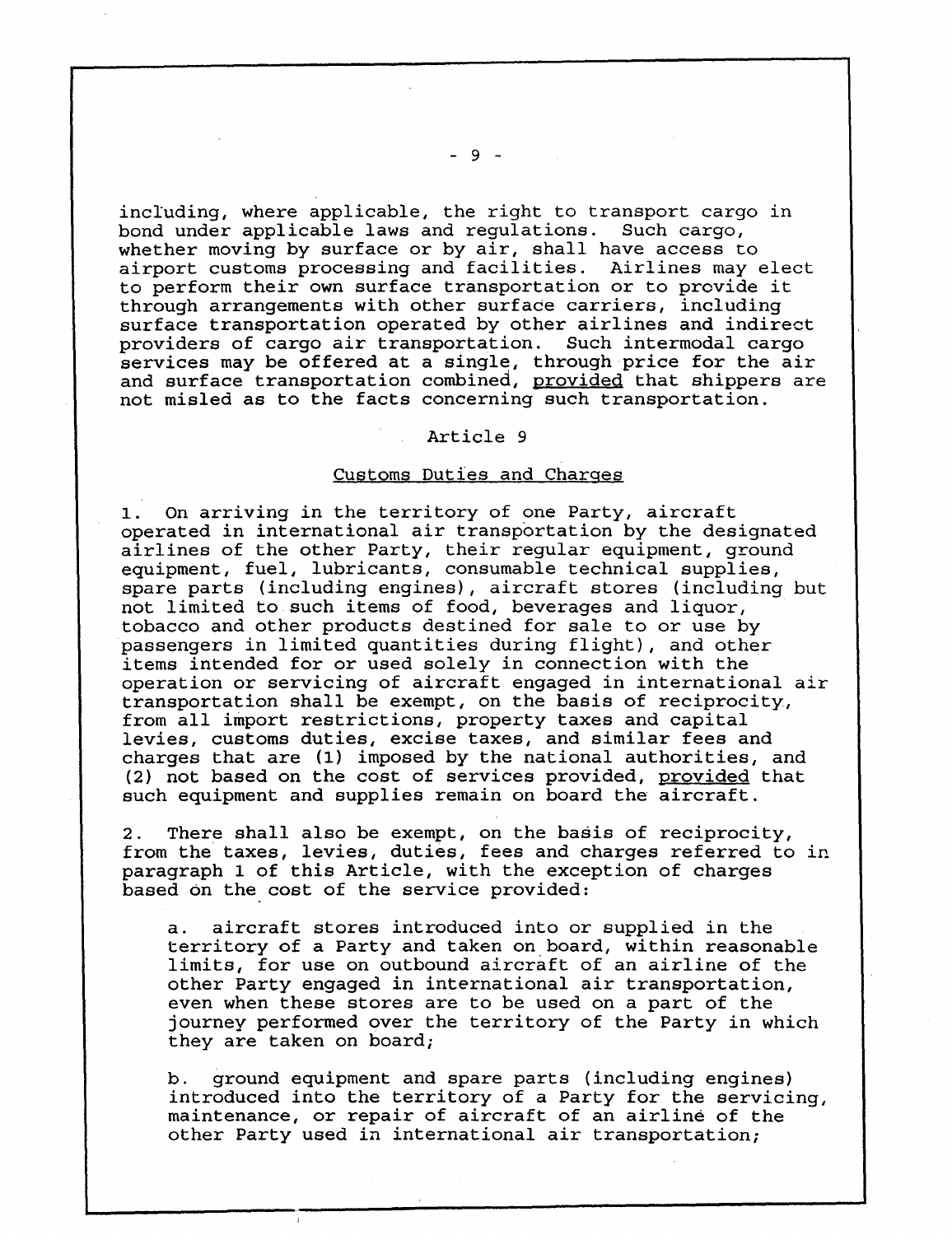<sup>c</sup> . fuel, lubricants and consumable technical supplies introduced into or supplied in the territory of a Party for use in an aircraft of an airline of the other Party engaged in international air transportation, even when these supplies are to be used on a part of the journey performed over the territory of the Party in which they are taken on board; and

d. promotional and advertising materials introduced into or supplied in the territory of one Party and taken on board, within reasonable limits, for use on outbound aircraft of an airline of the other Party engaged in international air transportation, even when these stores are to be used on a part of the journey performed over the territory of the Party in which they are taken on board .

<sup>3</sup> . Equipment and supplies referred to in paragraphs 1 and 2 of this Article may be required to be kept under the supervision or control of the appropriate authorities .

<sup>4</sup> . The exemptions provided by this Article shall also be available where the designated airlines of one Party have contracted with another airline, which similarly enjoys such exemptions from the other Party, for the loan or transfer in the territory of the other Party of the items specified in paragraphs 1 and 2 of this Article .

### Article 10

## User Charges

1. User charges that may be imposed by the competent charging authorities or bodies of each Party on the airlines of the other Party shall be just, reasonable, not unjustly discriminatory, and equitably apportioned among categories of users. In any event, any such user charges shall be assessed on the airlines of the other Party on terms not less favorable than the most favorable terms available to any other airline at the time the charges are assessed .

2. User charges imposed on the airlines of the other Party may reflect, but shall not exceed, the full cost to the competent : charging authorities or bodies of providing the appropriate airport, airport environmental, air navigation, and aviation security facilities and services at the airport or within the airport system. Such full cost may include a reasonable return on assets, after depreciation. Facilities and services for which charges are made shall be provided on an efficient and economic basis .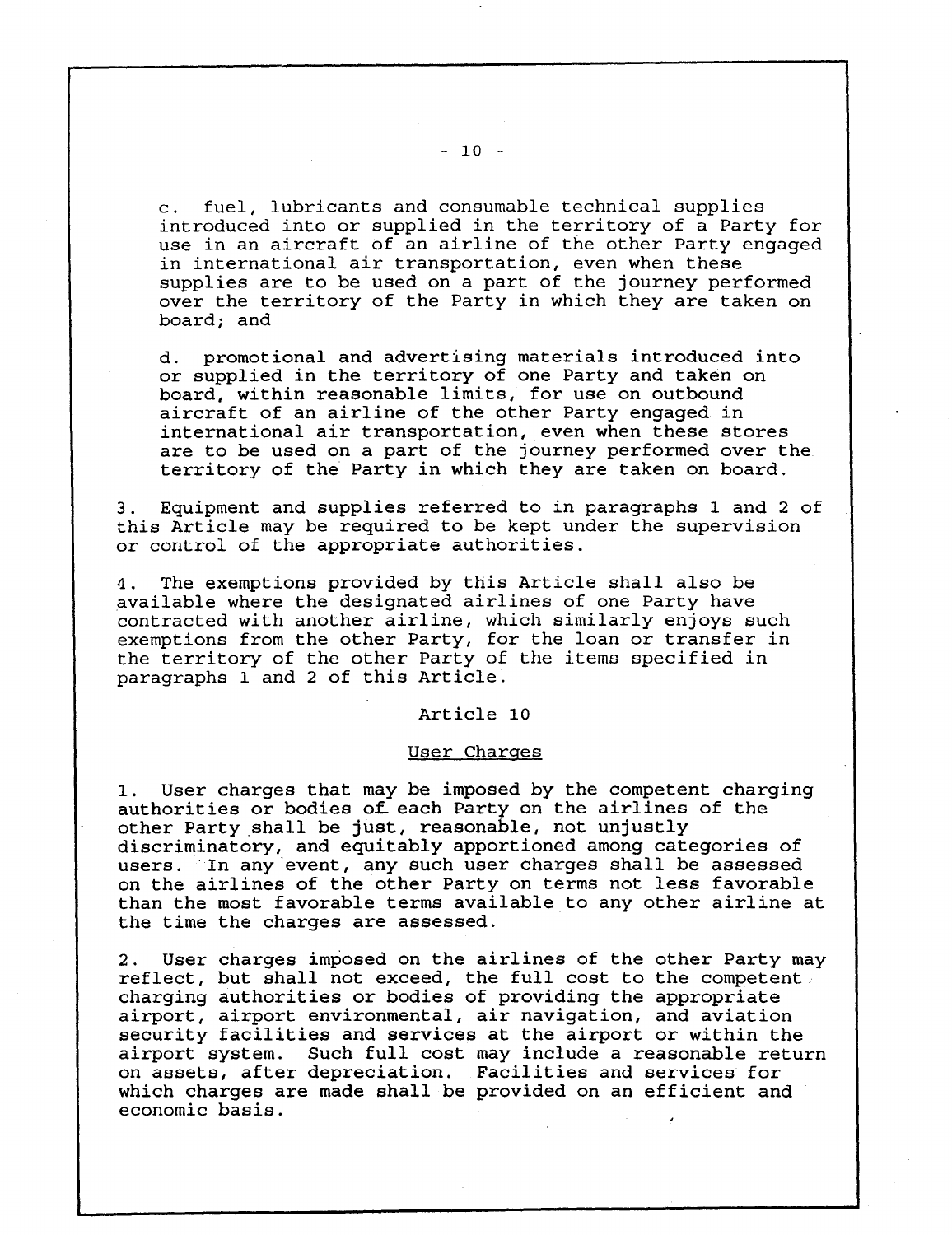<sup>3</sup> . Each Party shall encourage consultations between the competent charging authorities or bodies in its territory and the airlines using the services and facilities, and shall encourage the competent charging authorities or bodies and the airlines to exchange such information as may be necessary to permit an accurate review of the reasonableness of the charges in accordance with the principles of paragraphs (1) and (2) of this Article. Each Party shall encourage the competent charging authorities to provide users with reasonable notice of any proposal for changes in user charges to enable users to express their views before changes are made .

<sup>4</sup> . Neither Party shall be held, in dispute resolution procedures pursuant to Article 14, to be in breach of a provision of this Article, unless (i) it fails to undertake a review of the charge or practice that is the subject of complaint by the other Party within a reasonable amount of time; or (ii) following such a review it fails to take all steps within its power to remedy any charge or practice that is inconsistent with this Article .

# Article 11

## Fair Competition

1. Each Party shall allow a fair and equal opportunity for the designated airlines of both Parties to compete in providing the international air transportation governed by this Agreement .

.2 . Each Party shall allow each designated airline to determine the frequency and capacity of the international air transportation it offers based upon commercial considerations in the marketplace. Consistent with this right, neither Party shall unilaterally limit the volume of traffic, frequency or regularity of service, or the aircraft type or types operated by the designated airlines of the other Party, except as may be required for customs, technical, operational, or environmental reasons under uniform conditions consistent with Article 15 of the Convention .

<sup>3</sup> . Neither Party shall impose on the other Party's designated airlines a first-refusal requirement, uplift ratio, no-objection fee, or any other requirement with respect to capacity, frequency or traffic that would be inconsistent with the purposes of this Agreement .

<sup>4</sup> . Neither Party shall require the filing of schedules, programs for charter flights, or operational plans by airlines of the other Party for approval, except as may be required on a non-discriminatory basis to enforce the uniform conditions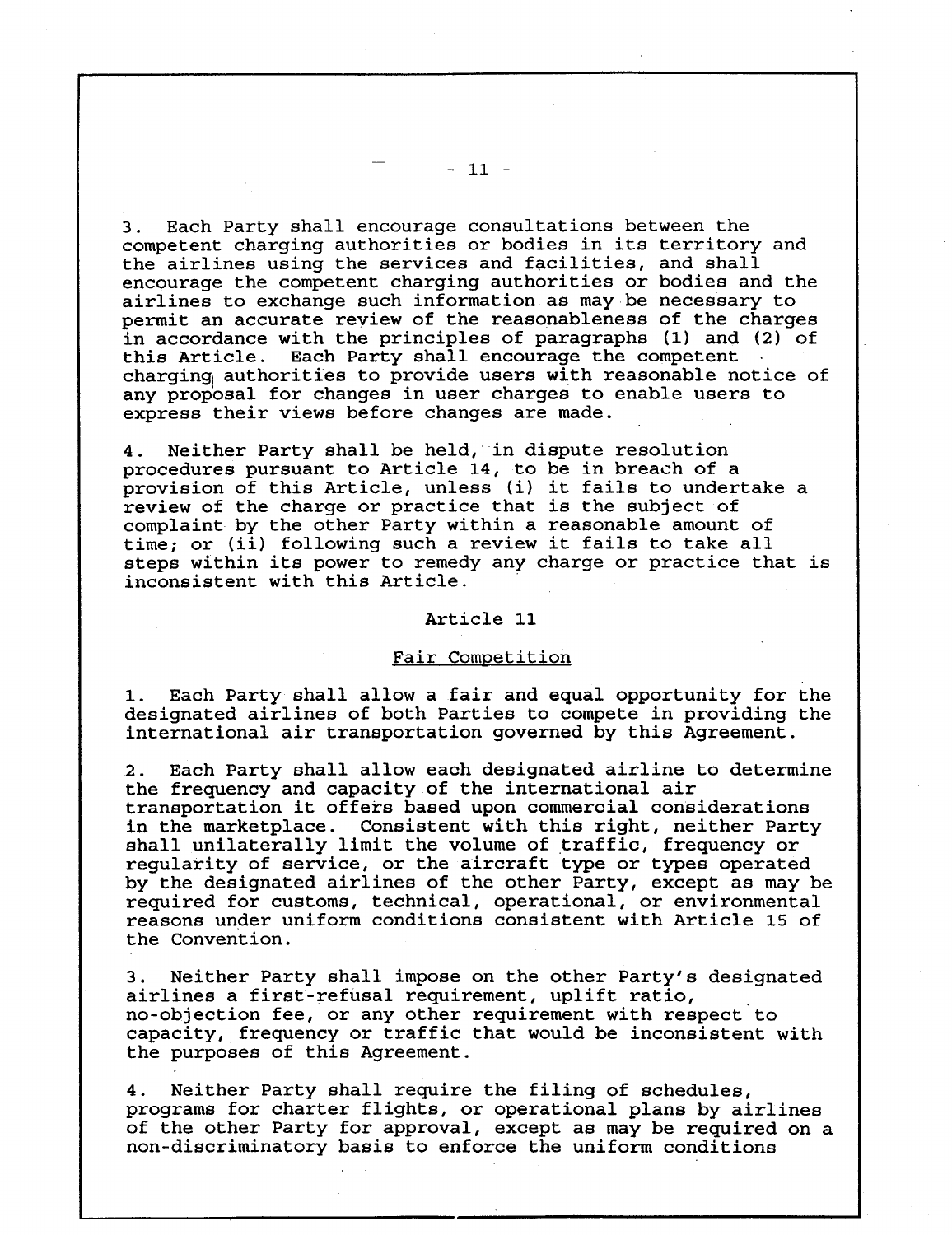foreseen by paragraph 2 of this Article or as may be specifically authorized in an Annex to this Agreement. If a Party requires filings for information purposes, it shall minimize the administrative burdens of filing requirements and procedures on air transportation intermediaries and on designated airlines of the other Party.

## Article 12

#### Pricing

1. Each Party shall allow prices for air transportation to be established by each designated airline based upon commercial considerations in the marketplace. Intervention by the Parties shall be limited to:

a. prevention of unreasonably discriminatory prices or practices ;

b. protection of consumers from prices that are unreasonably high or restrictive due to the abuse of a dominant position; and

protection of airlines from prices that are artificially low due to direct or indirect governmental subsidy or support .

2. Each Party may require notification to or filing with its aeronautical authorities of prices to be charged to or from its territory by airlines of the other Party. Notification or filing by the airlines of both Parties may be required no more<br>than 30 days before the proposed date of effectiveness. In than 30 days before the proposed date of effectiveness. individual cases, notification or filing may be permitted on shorter notice than normally required. Neither Party shall require the notification or filing by airlines of the other Party of prices charged by charterers to the public, except as may be required on a non-discriminatory basis for information purposes .

3 . Neither Party shall take unilateral action to prevent the inauguration or continuation of a price proposed to be charged or charged'by (a) an airline of either Party for international air transportation between the territories of the Parties, or (b) an airline of one Party for international air transportation between the territory of the other Party and any other country, including in both cases transportation on an interline or intraline basis. If either Party believes that any such price is inconsistent with the considerations set

### $-12 -$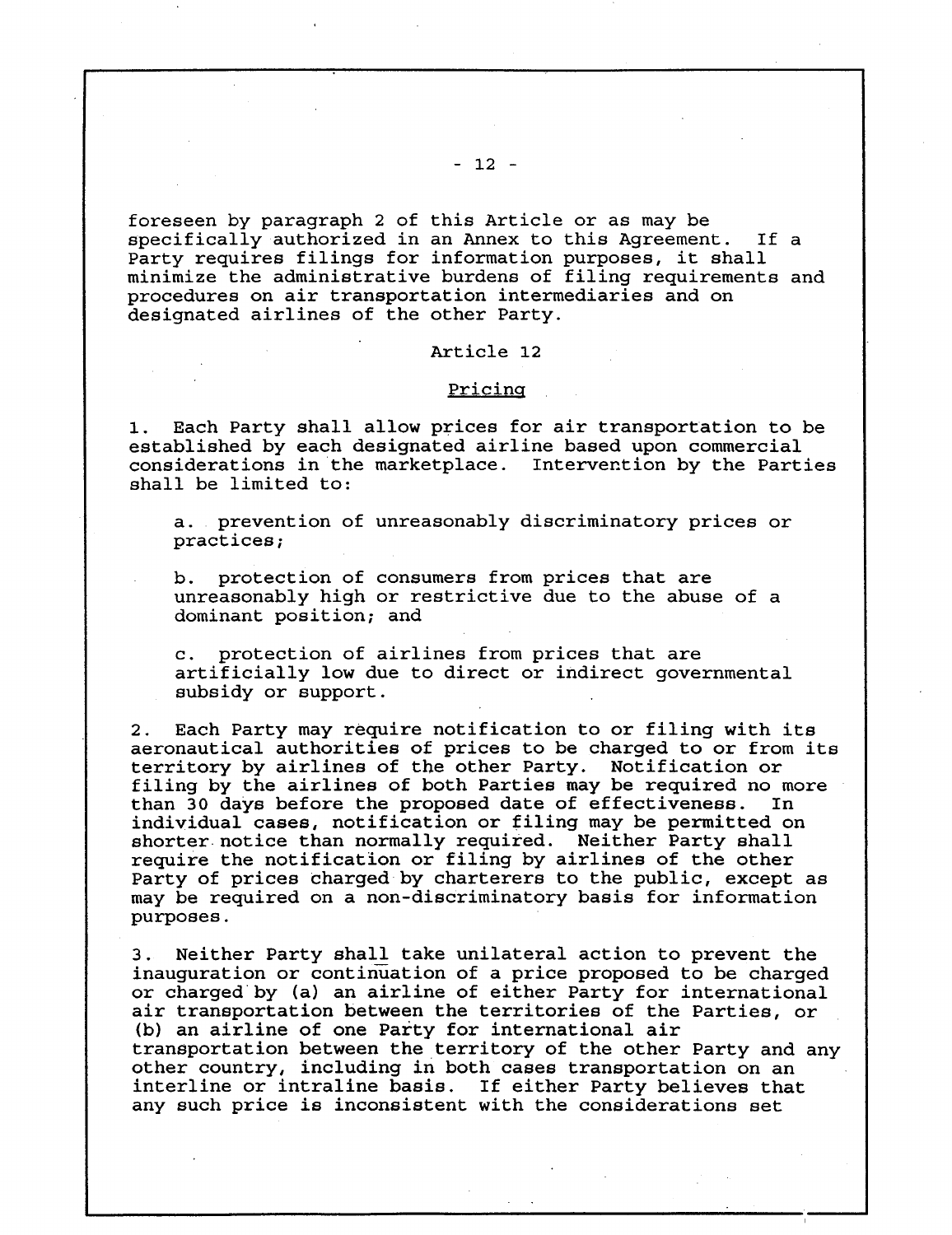forth in paragraph (1) of this Article, it shall request consultations and notify the other Party of the reasons for its dissatisfaction as soon as possible. These consultations shall be held not later than 30 days after receipt of the request, and the Parties shall cooperate in securing information necessary for reasoned-resolution of the issue . If the Parties reach agreement with respect to a price for which a notice of dissatisfaction has been given, each Party shall use its best efforts to put that agreement into effect. Without such mutual agreement, the price shall go into effect or continue in effect .

## Article 13

#### **Consultations**

Either Party may, at any time, request consultations relating to this Agreement. Such consultations shall begin at the earliest possible date, but not later than 60 days from the date the other Party receives the request unless otherwise agreed .

## Article 14

#### Settlement of Disputes

1 . Any dispute arising under this Agreement, except those that may arise under paragraph 3 of Article 12 (Pricing), that is not resolved by a first round of formal consultations may be referred by agreement of the Parties for decision to some person or body. If the Parties do not so agree, the dispute shall, at the request of either Party, be submitted to arbitration in accordance with the procedures set forth below.

2. Arbitration shall be by a tribunal of three arbitrators to be constituted as follows :

a. Within 30 days after the receipt of a request for arbitration, each Party shall name one arbitrator. Within '60 days after these two arbitrators have been named, they shall by agreement appoint a third arbitrator, who shall act as President of the arbitral tribunal;

b. If either Party fails to name an arbitrator, or if the third arbitrator is not appointed in accordance with subparagraph a of this paragraph, either Party may request the President of the Council of the International Civil Aviation Organization to appoint the necessary arbitrator